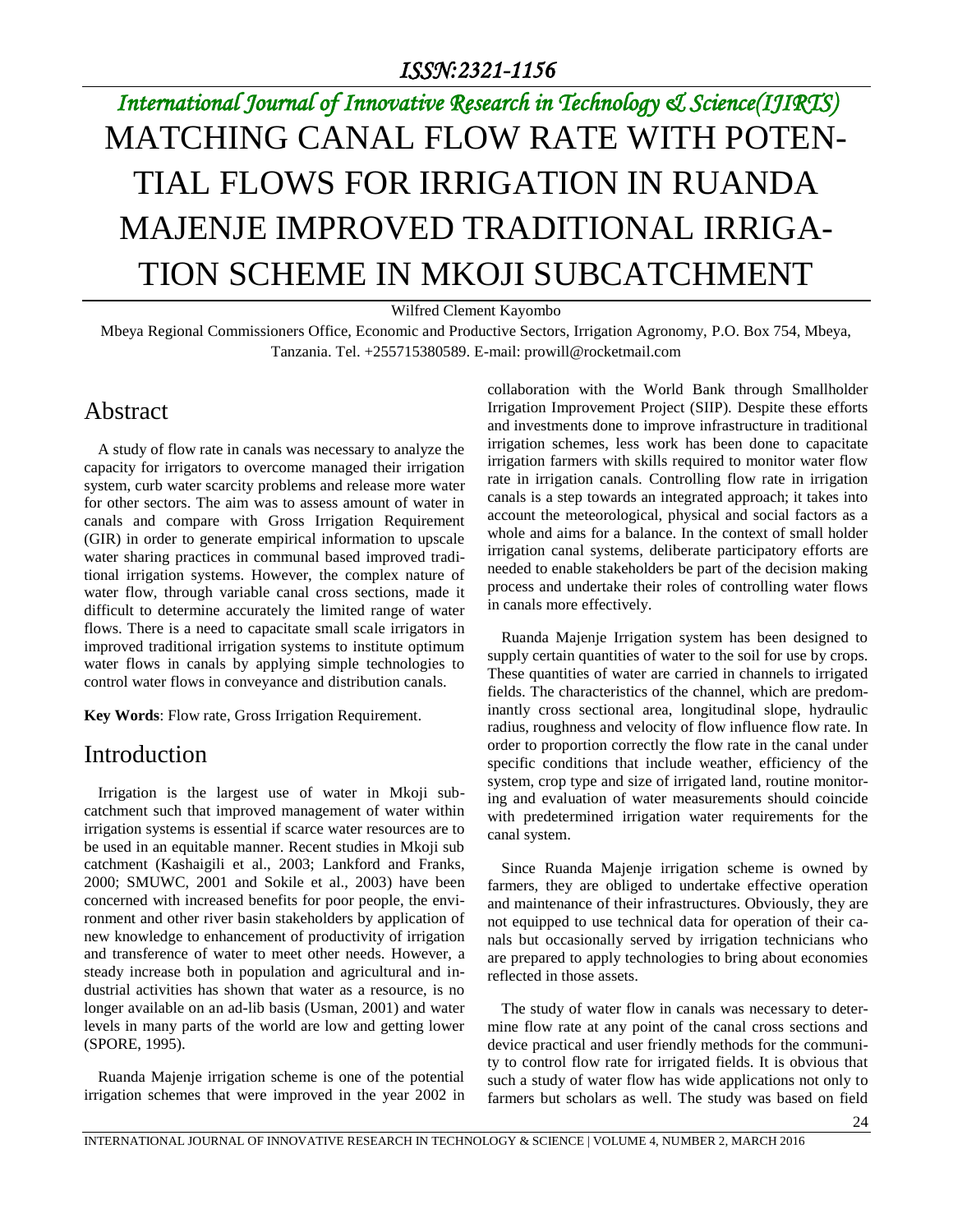# *International Journal of Innovative Research in Technology & Science(IJIRTS)*

measurements and application of various water measurement mathematical formulas to various conditions in practice.

# Methodology

## Description of the study area

## Location

The experiment was carried out at one of the improve traditional irrigation schemes (Ruanda Majenje) which is located in the Usangu plains in middle Mkoji at altitude of about  $8.33<sup>0</sup>$  South and longitude  $33.53<sup>0</sup>$  East, and an altitude of 1100 to 1120 m above sea level. The source of water for the scheme is Lwanyo River which is one of the perennial rivers in the Mkoji sub catchment of the Great Ruaha River Basin. Figure 1 shows Mkoji sub catchment and location of the study area.



**Figure 1:** Location of the study area

### Climate

Mean annual rainfall in the study area is about 800mm in wet years and 450mm in dry years. The rains fall between November and April. The area has a unimodal type of rainfall. The mean daily, maximum and minimum, temperatures range from 280C to 320 C and 9.5 to 19.50C respectively. The highest values are recorded in October and November while the lowest values are experienced in June and July. The mean daily net solar radiation varies from 7.5 MJ/m2/day to 12.3 MJ/m2/day. The average annual evaporation is 1701mm. The total evaporation from July to October when dry season farming takes place is 640mm. The climate of the area, which is typical of Usangu Plain, favors the cultivation of cereals, legumes and vegetables under irrigation during the dry season.

#### Water resources

Mkoji sub catchment draws its name from Mkoji River which is the main River draining the whole sub catchment. The river originates from the northern slopes of the Poroto Mountains. From the mountains it flows to the Usangu Plains, collecting *enroot* Makali and Itambo Rivers before joining the Great Ruaha River. Other important rivers that drain the Mkoji Sub-catchment are Meta, Lunwa, Lwanyo, Mambi, Mswiswi, Ipatagwa, Mlowo, Mwambalizi and Gwiri. All the rivers draining the Mkoji Sub-catchment, including the Mkoji River itself, are perennial upstream of the Tanzania-Zambia Highway, but seasonal downstream of irrigated areas. This is mainly due to dry season irrigated agriculture, which uses all the water that would have kept it flowing during the dry season. Figure 2 shows rivers that drain into the Mkoji sub catchment.



**Figure 2:** Rivers in Mkoji sub-catchment

#### Soil

The soils of the study area are typical of Usangu plain as described in SWMRG (2004). The soil textural class is predominantly sandy clay loam. The mean water holding capacity of the soil is about 100 mm/m. Figure 3 shows soils in Mkoji sub catchment.

### Flow Rate Assessment

The aim was to assess amount of water in communal managed canals of improved traditional irrigation systems in order to understand the status of flow rate in irrigations canals. Canal cross sectional area and longitudinal slopes and velocity of flow were measured at the head of the distribu-

MATCHING CANAL FLOW RATE WITH POTENTIAL FLOWS FOR IRRIGATION IN RUANDA MAJENJE IM-PROVED TRADITIONAL IRRIGATION SCHEME IN MKOJI SUBCATCHMENT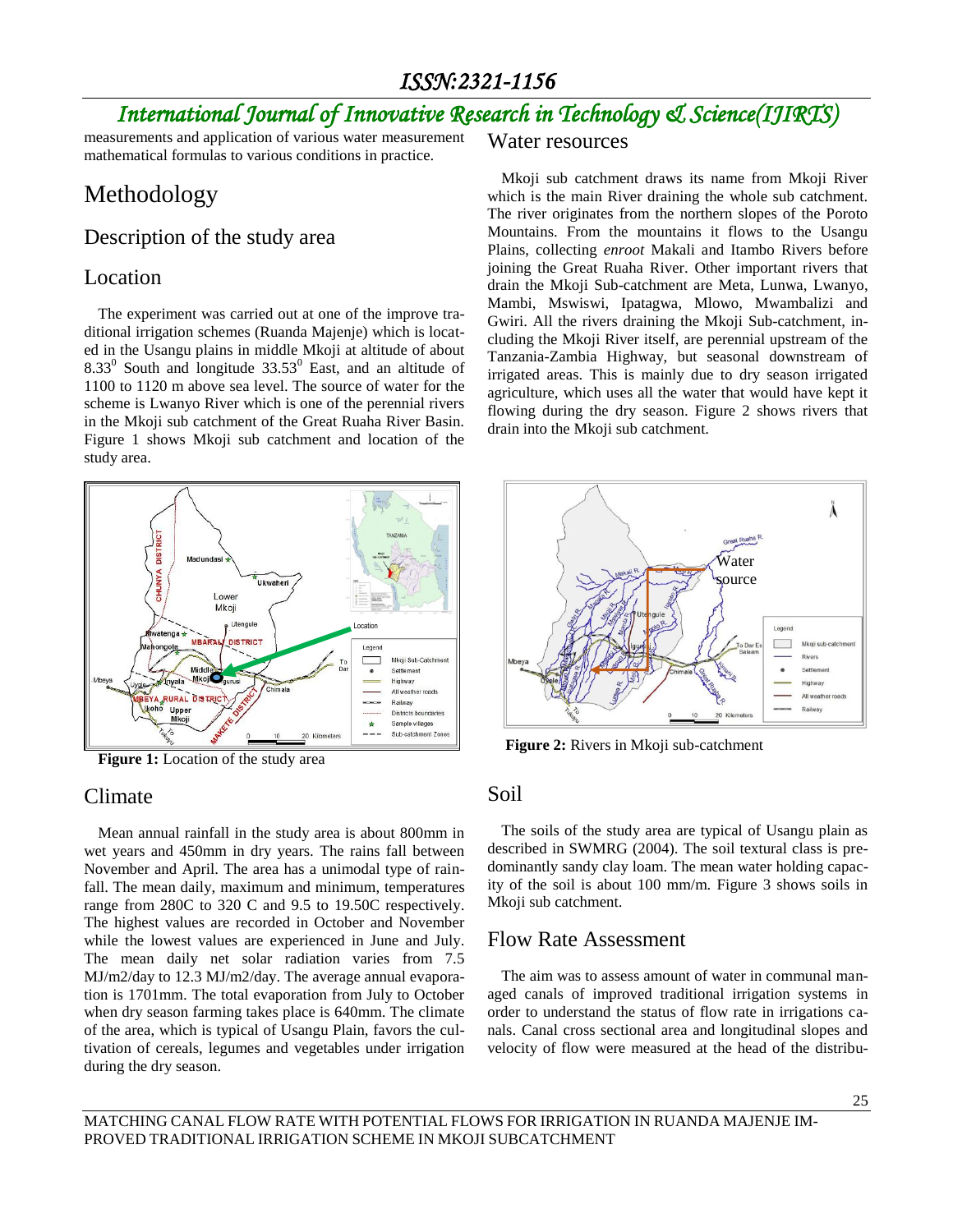# *International Journal of Innovative Research in Technology & Science(IJIRTS)*

tion system. Mathematical analysis was done to establish canal flow rate and to verify measured data.

### Canal Cross Sectional Area

The cross sectional area of a canal is determined according to the shape of their cross-section. Common canal shapes are called rectangular (a), triangular (b), trapezoidal (c), circular (d), parabolic (e), and irregular or natural. The designed cross sectional area of Ruanda Majenje improved traditional irrigation scheme is trapezoidal shape hence canal cross sectional area was calculated using the following formula;



**Figure 3**: A Trapezoidal canal cross section

$$
A = \frac{1}{2}(b1 + b2)h\tag{1}
$$

Where  $b_1+b_2$  is the sum of top and bottom width at flow level (m) and h the depth of flow (m).

#### Canal Longitudinal Section

An Automatic level and staff were used to establish slope along the longitudinal section of the main conveyance canal, at a stretch 10 meters along the representative cross sectional areas. The slope was calculated as the difference in elevation between two points containing the upstream of the distribution canal which is expressed as follows;

$$
S = \frac{Y1 - Y2}{X1 - X2} \tag{2}
$$

Where S is the longitudinal slope, Y1 and Y2 refer to the elevation of the bed of the canal between two points and x the horizontal distance.

#### Velocity of Flow in the Canal

In collaboration with farmers, floatation method was used to determine the flow velocity (m/s). The aim was to capacitate farmers sustain practices of estimating flow velocities in order to manage their system effectively. Floatation method included selecting and placing 2 stakes at a distance 10 meters long perpendicular to the centerline of the canal, where the flow was as uniform as possible. A floating object was placed on the center line of the canal 5 m upstream of the first peg and a stop watch used to mark the time taken for the float to move from the start to the end point. The Velocity (V) was calculated as;

$$
V = 0.75 \times l/s \tag{3}
$$

Where, L/s is the distance taken per second for the float to cover the 10m and 0.75 is the reduction factor for subsurface which flows slower.

The velocity obtained was compared with that derived from mathematical equations as follows:

$$
V = \frac{1}{n} \times R^{\frac{2}{3}} \times S^{\frac{1}{2}}
$$
 (4)

Where V is the flow rate  $(m/s)$ , n the Manning's roughness coefficient, A the cross-sectional area of flow  $(m^2)$ , R the hydraulic radius (m) and S the canal bed slope (%).

#### Mathematical analysis of Flow rate

The study used two common methods of flow measurement for surface water which are velocity area method and weir gauging. Cross sectional area was calculated from field data and shape of the canal. Velocity of flow was estimated using floatation method and standard tables. Analysis of water flow was done using Manning's equation. Furthermore, crop water requirements were estimated using Penman Monteith method, which was then used together with the canal efficiency to appraise the canal water duty. The intended canal water duty was compared to the measured stream flow in the canals with respect to cropped area.

#### Velocity area Method

This method uses the continuity equation that is expressed as follows;

$$
Q = AV \tag{5}
$$

Where A is the cross-sectional area of flow (m2) and V the Velocity (m/s)

## Manning's Equation

Mathematical analysis was done using Manning's equation as follows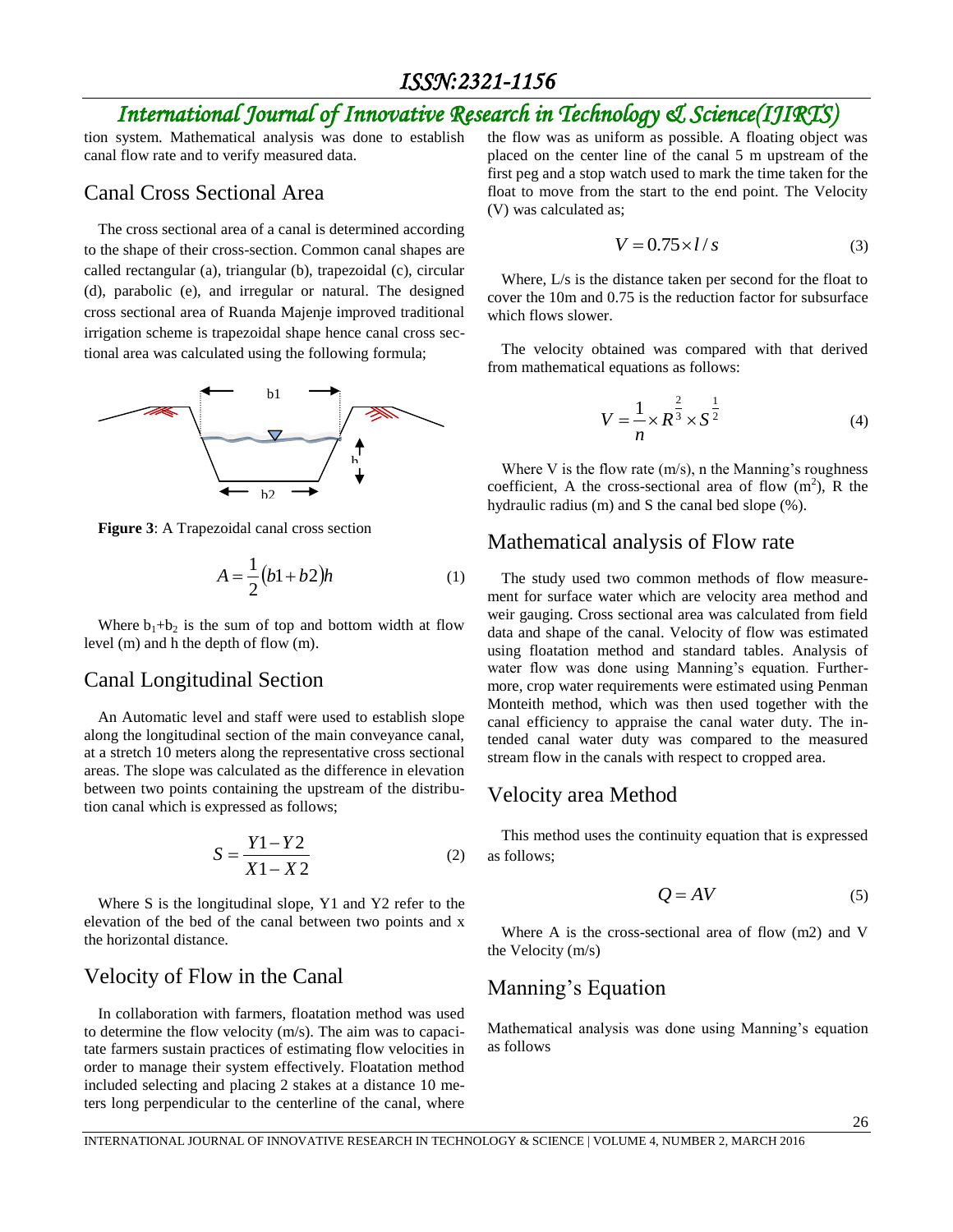# *International Journal of Innovative Research in Technology & Science(IJIRTS)*

$$
Q = \frac{1}{n} \times A \times R^{\frac{2}{3}} \times S^{\frac{1}{2}}
$$
 (6)

Where  $Q$  is the Flow rate  $(m3/s)$ , n the Manning's roughness coefficient, A the cross-sectional area of flow (m2), R the hydraulic radius (m) and S the Bed slope (%).

### Manning's Roughness Coefficient

This is a dimensionless coefficient of which the values are developed through experimentation. Table 2 shows the Manning's coefficient values for open channels.

#### **Table 2. Manning's n for natural stream channels (surface width at flood stage less than 30 m)**

| <b>Na</b> | <b>Natural stream channels</b>                                                                                                | n               |  |  |
|-----------|-------------------------------------------------------------------------------------------------------------------------------|-----------------|--|--|
| 1.        | Fairly regular section:                                                                                                       |                 |  |  |
|           | Some grass and weeds, little or no brush                                                                                      | $0.030 - 0.035$ |  |  |
|           | Dense growth of weeds, depth of flow<br>materially greater than weed height                                                   | $0.035 - 0.050$ |  |  |
|           | Some weeds, light brush on banks                                                                                              | $0.050 - 0.070$ |  |  |
|           | Some weeds, heavy brush on banks                                                                                              | $0.060 - 0.080$ |  |  |
|           | Some weeds, dense willows on banks                                                                                            | $0.010 - 0.020$ |  |  |
|           | For trees within channel, with branches<br>submerged at high stage, increase above<br>values by                               | $0.010 - 0.020$ |  |  |
| 2.        | Irregular sections, with pools, slight chan-<br>nel meander; increase values given above<br>by                                | $0.010 - 0.020$ |  |  |
| 3.        | Mountain streams, no vegetation in chan-<br>nel, banks usually steep, trees and brush<br>along banks submerged at high stage: |                 |  |  |
|           | Bottom of gravel, cobbles, and few boul-<br>ders                                                                              | $0.040 - 0.050$ |  |  |
|           | Bottom of cobbles with large boulders                                                                                         | $0.050 - 0.070$ |  |  |

## Hydraulic Radius

A parameter used often to countercheck flow rate in canals. The Hydraulic Radius (H) is calculated from measurements taken in the field which are cross sectional area (A) and Wetted Perimeter (WP).

$$
H = \frac{A}{WP}
$$
 (7)

In Ruanda Majenje irrigation scheme the channel cross section was trapezoidal shape thus H was determined as follows;



## Bed slope

Slope (S) can be expressed as; an angle (degrees), percent (%) or fraction e.g. 0.01 or 1 in 100

In Manning's equation, other than the S term, all other terms are related to channel cross section and its features. These terms together are referred to as the Conveyance (K) of the channel and the relationship is as follows;

$$
K = \frac{1}{n} \times A \times R^{\frac{2}{3}}
$$
 (8)

## Gross Irrigation Requirement (GIR)

It is the amount of water required at the head of a canal. The aim was to determine the flow rate required at the head of distribution canals (GIR) and compare this with measured flow rate in order to generate empirical information necessary to improve water sharing practices in communal based improved traditional irrigation systems.

$$
GIR = \frac{FIR}{ec} \tag{9}
$$

Where ec is the Conveyance efficiency and FIR is the amount of water required to be applied to the field.

The ec represents efficiency of water transport in canals and mainly depends on length of canals, soil type or perme-

27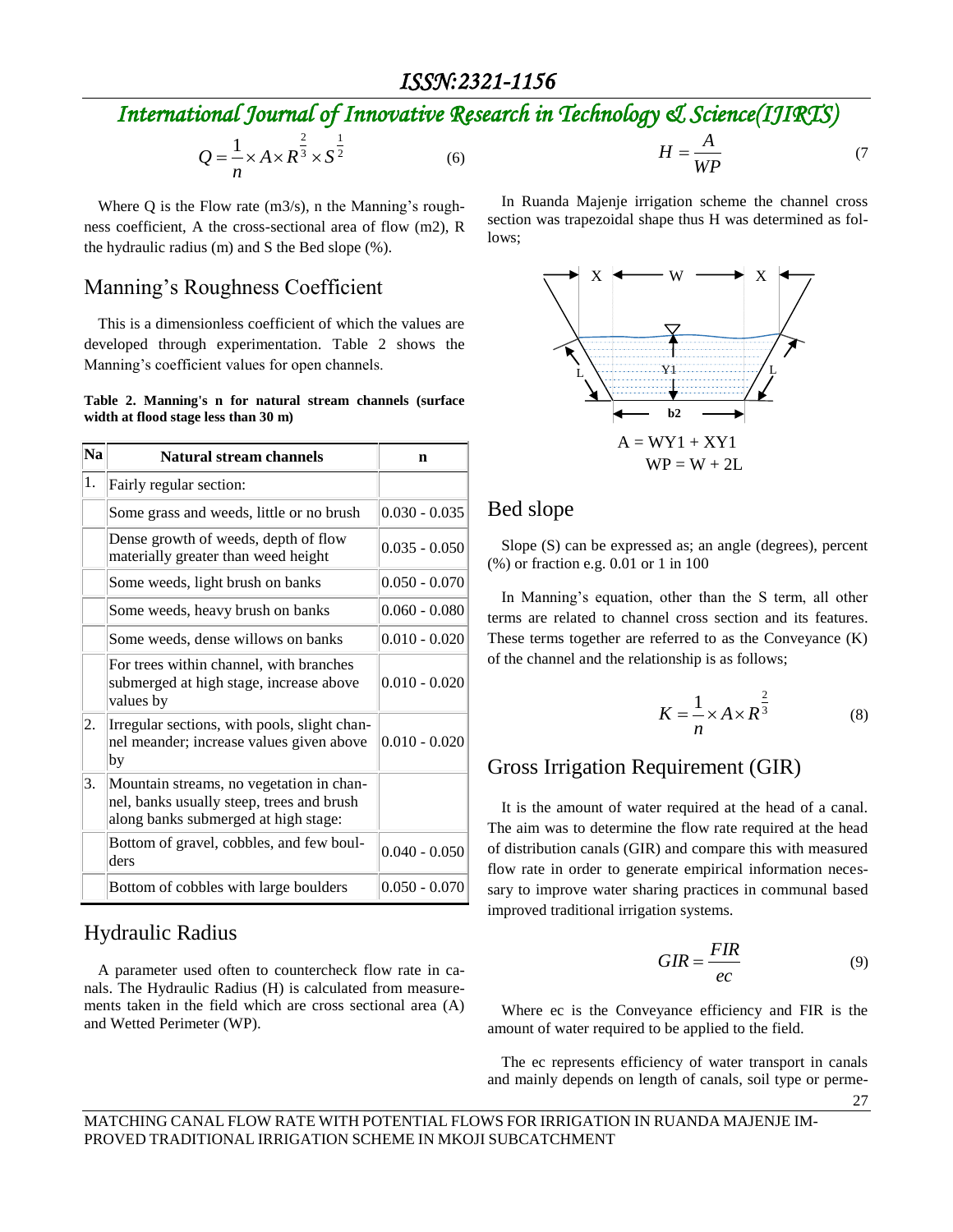# *International Journal of Innovative Research in Technology & Science(IJIRTS)*

ability of canal banks and condition of the canals. In large irrigation schemes more water is lost than in small schemes, due to a longer canal system. From canals in sandy soils more water is lost than from canals in heavy clay soils. When canals are lined with bricks, plastic or concrete materials they lose very little water. If canals are badly maintained, bund breaks are not repaired properly and rats dig holes, a lot of water is lost. Conveyance efficiency is determined as; Output/Input x 100 or water delivered into the field divided by water supplied into the canal at the head times 100.

$$
FIR = \frac{NIR}{ea}
$$
 (10)

Where Ea is the application efficiency and represents the efficiency of water application in the field. This is also given as Output/Input x 100 (at field/basin level).

NIR is the Net Irrigation given as follows;

$$
NIR = ETc - \text{Re} - Ge - SW \tag{11}
$$

Effective Rainfall, Re is the precipitation falling during the growing period of a crop that is available to meet the evapotranspiration needs of the crop (ETc), Ge the ground water contribution, SW the Stored soil-moisture. For the purpose of this study Ge and SW were ignored.

Once the conveyance and field application efficiency have been determined, the scheme irrigation efficiency (e) can be calculated, using the following formula:

$$
e = \frac{ec \times ea}{100} \tag{12}
$$

Where e is the scheme irrigation efficiency (%), ec the conveyance efficiency (%), and ea the field application efficiency (%).

#### Estimating ETc

This part describes measurement and computation of all data that were required for the calculation of the reference evapotranspiration. ETo was estimated using Penman Montieth empirical equation and multiplied by crop coefficient to get the consumptive use by the crop (ETc). Various climatological and physical parameters that were used include radiation, air temperature, air humidity and wind speed.

$$
ETo = \frac{0.48\nabla(Rn - G) + \gamma \frac{(es - ea)}{ra}}{\nabla + \gamma \left[1 + \frac{rs}{ra}\right]}
$$
(13)

Where,  $ETo =$  Reference crop (green grass) evapotranspiration (mm/day) = Slope of saturation vapor pressure vs temperature curve at mean air temperature,  $kPa$  per  $°C$ 

Rn is the net radiation, G is the soil heat flux, (es - ea) represents the vapour pressure deficit of the air, ρa is the mean air density at constant pressure, ∆ represents the slope of the saturation vapor pressure temperature relationship,  $\gamma$  is the Simplified representation of the (bulk) surface and aerodynamic resistances for water vapour flow soil stomatal air flow rs and ra are the (bulk) surface aerodynamic resistance.

For monthly value,

$$
G = 0.14 \times (T_i - T_{i-l})
$$
 (14)

For monthly value,  $G = 0.14 \times (Ti - Ti-1)$ , Where,  $Ti =$ Mean air temperature for the month (oC),  $Ti-1 = Mean$  air temperature for the previous month (oC),  $G = 0$  for 10 days or short period.

$$
es = \frac{e^0 \times T_{\text{max}} + e^0 \times T_{\text{min}}}{2} \tag{15}
$$

Where  $es =$  Saturation vapor pressure of the evaporating surface at mean air temperature, kPa ea = Actual vapor pressure, kPa

$$
ea = \frac{RH_{mean}}{100} \times es \tag{16}
$$

Where RH is the relative humidity

#### Crop Evapotranspiration

The crop evapotranspiration is the consumptive use: commonly known as the sum of two terms:

(i) Transpiration: Water entering plant roots and used to build plant tissue or being passed through leaves of the plant into the atmosphere

(ii) Evaporation: Water evaporating from adjacent soil, water surfaces, and surfaces of leaves of the plant or intercepted precipitation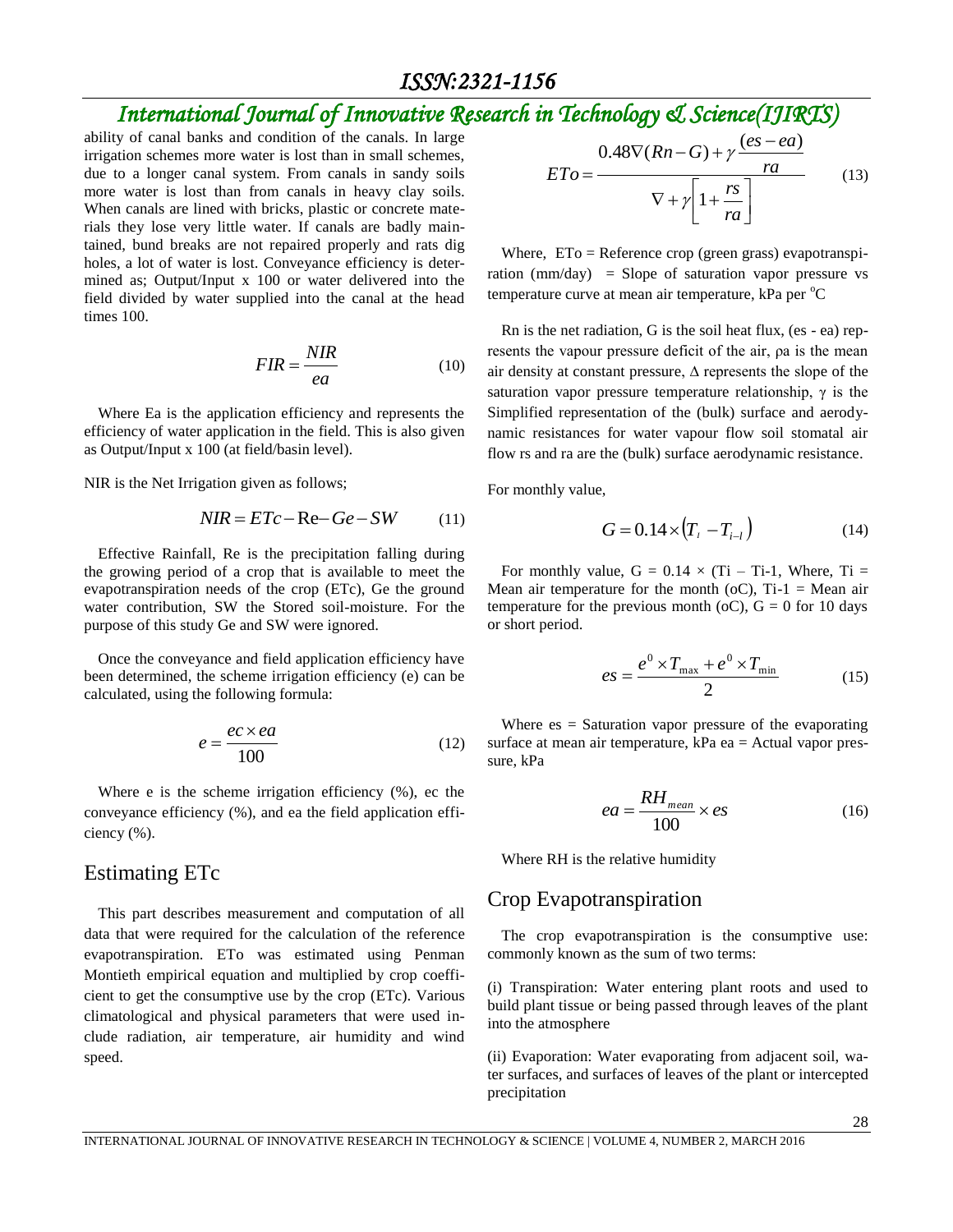# *International Journal of Innovative Research in Technology & Science(IJIRTS)*

ET of a specific crop is given by;

$$
ET_{crop} = K_c \times ET_O \tag{17}
$$

The crop co-efficient (Kc) is basically the ratio of the crop ET to reference ET and represents the integral effects of four primary characteristics: Crop height, Albedo, Canopy resistance, Evaporation from soil. The Kc value of a crop varies with growth stages of crops. FAO developed software, CROPWAT was used and the Input data were: Latitude, altitude, temperature, relative humidity, daily sunshine, wind speed

### Effective Precipitation

Generally a percentage of total rainfall is taken as effective rainfall (Re) and is determined as follows,

$$
Re = R - Rr - Dr \tag{18}
$$

Where, R is the Precipitation, Rr the Surface runoff and Dr the Deep percolation.

## Results

### Types of Structures

Ruanda Majenje irrigation scheme was improved in the year 2002, funded by the World Bank under the Smallholder Irrigation Improvement Project (SIIP) component of the River Basin Management Project. Major improvement works done in the irrigation scheme include construction of headworks and main canal system. The headworks comprise an improved intake with concrete weir and walls, sluice gates for regulating stream flow and a disiltation structure. The scheme has a main conveyance system that contains an unlined trapezoidal shaped main canal with drop structures, division boxes and turnout structures. Water is supplied into the fields through distributary canals, radiating from the main canal.

While improved structures in the irrigation scheme were designed to control water abstractions, reduce unnecessary water losses through leakages at the intakes, regulate and divert flows through drop and turnouts structures, some selfcentered farmers abuse these structures by abstracting, conveying and distributing more water to their fields than required. In addition maintenance works particularly canal cleaning and repair of damanged infrastructures has not been done adequately.

#### Water flow in the Irrigation Canal

Results in Table 1 show daily water flow in irrigation canals of Ruanda Majenje scheme were more in February, March and April. The highest water flow rate was 1,359 l/s (2.718l/s/ha) was recorded in March 2015, which was intended to irrigate 500 ha. This flow is higher than recommended flow of 1.68 l/s/ha (SMUWC, 2001) normally taken as the gross water requirement for paddy in the Usangu Plains. However, the overall mean water flow rate, in the canal, for the cropping season was 0. 61l/s/ha, this explains some periods of decreased water flows in the canal.

**Table 1: Monthly Water Flow Rate Recorded for Ruanda Majenje Irrigation Scheme**

| STA-        | <b>MONTHLY DISCHARGE (I/s)</b> |      |      |      |            |      |      |
|-------------|--------------------------------|------|------|------|------------|------|------|
| TION        |                                |      |      |      |            |      | MEA  |
| (M)         | DEC                            | JAN  | FEB  | MAR  | <b>APR</b> | MAY  | N    |
| 0           | 675                            | 900  | 1,08 | 1,35 | 788        | 495  | 883. |
| 42          | 658                            | 855  | 1,04 | 1,29 | 749        | 473  | 845. |
| 123         | 286                            | 409  | 503  | 617  | 358        | 225  | 399. |
| 188         | 193                            | 275  | 339  | 416  | 241        | 160  | 270. |
| 314         | 105                            | 137  | 168  | 206  | 120        | 75   | 135. |
| 507         | 150                            | 211  | 247  | 318  | 184        | 120  | 205. |
| 685         | 155                            | 194  | 238  | 293  | 170        | 112  | 193. |
| 1,046       | 162                            | 210  | 225  | 317  | 184        | 122  | 203. |
| 1,452       | 134                            | 182  | 206  | 275  | 160        | 106  | 177. |
| 1,722       | 55                             | 55   | 65   | 83   | 48         | 32   | 56.3 |
| 1,967       | 26                             | 34   | 34   | 51   | 29         | 20   | 32.3 |
| 2,237       | 200                            | 257  | 263  | 389  | 225        | 149  | 247. |
| <b>MEAN</b> | 233.                           | 309. | 368. | 467. | 271.       | 174. | 304. |
| <b>MEAN</b> | 0.47                           | 0.62 | 0.74 | 0.94 | 0.54       | 0.35 | 0.61 |

Results in Figure 1 show that peak daily water flow in the canal was highest in March compared to February and April. For all three months there was an abrupt change of flow within 500 m stretch of the main canal. This explains the possibility of farmers located within 500 m upstream to divert and distribute more water compared to downstream water users. Generally water flow in the main canal decreased with distance from the Headworks.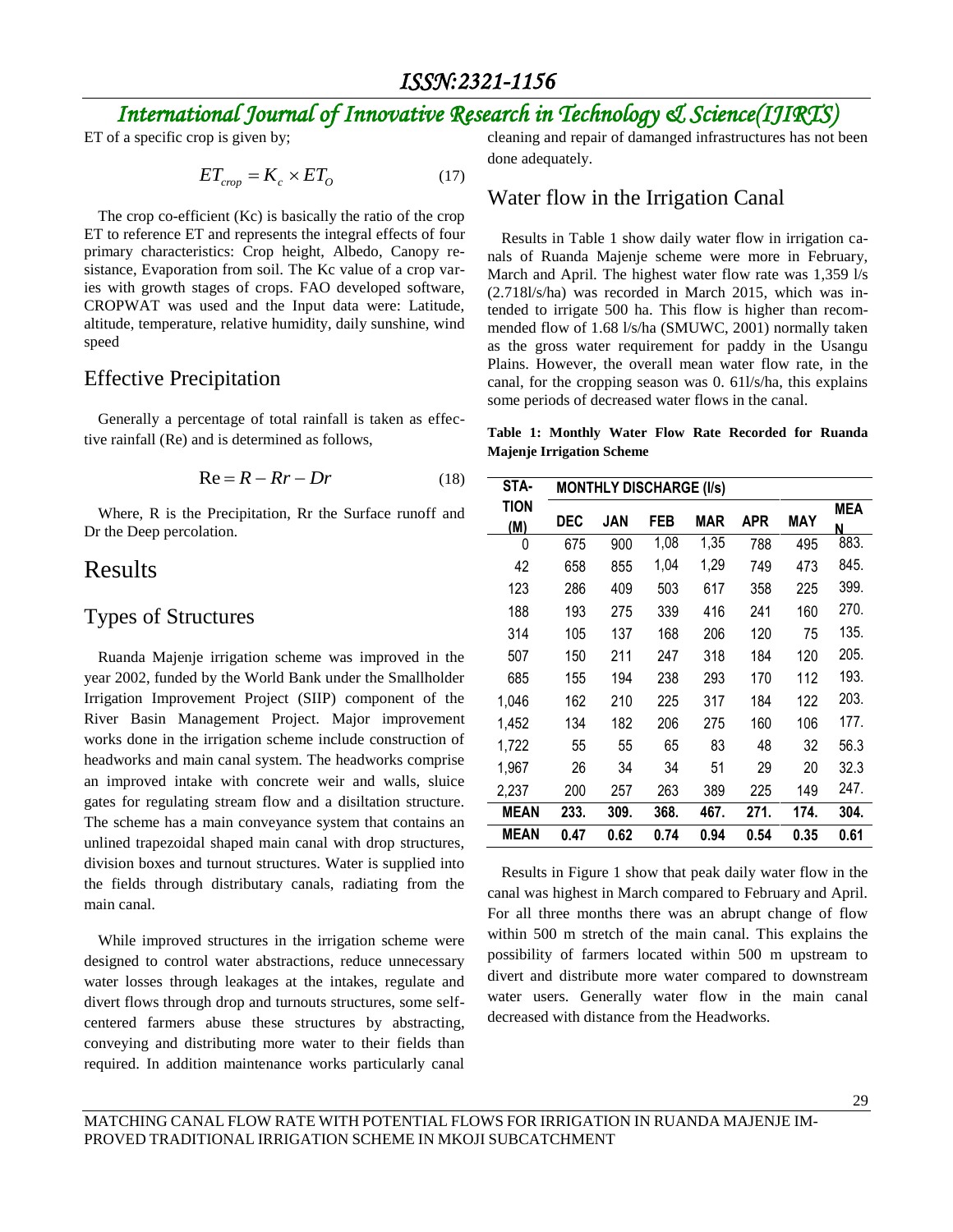# *International Journal of Innovative Research in Technology & Science(IJIRTS)*



**Figure 1: Trend of Daily Water Flows for Periods with Peak Canal Water Flows**

#### Mean Monthly Rainfall

Results in Figure 2 show the mean monthly rainfall received in the area was highest in January and March whereby mean monthly Rainfall records were; January (157mm) and February (155mm). Low rains were recorded in October and November.

Despite having more rain in February and March irrigation water flows in the canal were highest in the same months. This is contrary to the principles of irrigation whereby the Net Irrigation Requirement is given as the difference between crop water requirement and effective rainfall (FAO, 1977). This could explain the possibility of inadequate management of regulatory infrastructures particularly at the Head-works. Moreover the abrupt increased flow within 500 meters stretch, as observed above, elucidates high possibility of over conveyance of water.

In general trend of water flow in the irrigation canals is such that during the wet season, maximum water flows occur between February and April when the crop is in mid development season. During this period water requirement by paddy is at the maximum, precipitation rate is high and also water availability in rivers is at the maximum. Apart from this another month with relatively large canal water flows is January; when plants are in initial growing stage such that water requirements are high for paddling and in June whereby most of the farmers do not divert water from the main canal system (Late growing stage).



**Figure 2: Mean Monthly Rainfall**

During the rainy season rice is the sole crop grown in Ruanda Majenje Irrigation scheme thus it was assumed that 100% of the irrigated area (500ha) was cultivated. The current study used Climwat/Cropwat 7.0 to determine Gross Irrigation basing on climatic data from Igawa Meteorological station, which is located at latitude  $8.76^{\circ}$  South, Longitude  $34.38^{\circ}$  East and Altitude 1070 meters above mean sea level. The soils in Ruanda Majenje Scheme are sandy clay loam.

Table 2 shows results of the hydro-module for Ruanda Majenje Irrigation scheme whereby the mean Gross irrigation depth is 40.49mm giving a mean flow rate of 1.21l/s/ha. This flow rate is 72% of 1.68 l/s/ha recommended by SMUWC (2001) for the Usangu Plains in which Ruanda Majenje Irrigation scheme is located.

**Table 2: Hydro-module for Ruanda Majenje Irrigation canal**

| Date      | <b>Net</b> | <b>Deficit</b> | Loss           | Gr.  | <b>Flow</b> |  |
|-----------|------------|----------------|----------------|------|-------------|--|
|           | Irr        |                |                | Irr  |             |  |
|           | mm         | mm             | mm             | mm   | l/s/ha      |  |
| $15$ -Dec | 62.7       | $\overline{0}$ | $\overline{0}$ | 89.6 | 10.37       |  |
| $22$ -Dec | 25.9       | $\overline{0}$ | 0              | 37   | 0.61        |  |
| $1-Jan$   | 24.9       | $\overline{0}$ | $\overline{0}$ | 35.6 | 0.41        |  |
| 2-Feb     | 26.5       | $\overline{0}$ | 0              | 37.9 | 0.14        |  |
| $2-Apr$   | 27.1       | $\overline{0}$ | $\overline{0}$ | 38.7 | 0.08        |  |
| $11-Apr$  | 24.7       | $\overline{0}$ | 0              | 35.3 | 0.45        |  |
| $19-Apr$  | 25.6       | $\theta$       | 0              | 36.6 | 0.53        |  |
| 26-Apr    | 26.6       | $\overline{0}$ | 0              | 38   | 0.63        |  |
| $2-May$   | 25.1       | $\theta$       | $\overline{0}$ | 35.9 | 0.69        |  |
| 8-May     | 25.1       | $\theta$       | $\overline{0}$ | 35.8 | 0.69        |  |
| $14-May$  | 26.1       | $\overline{0}$ | $\overline{0}$ | 37.2 | 0.72        |  |
| $20$ -May | 26.3       | 0              | $\overline{0}$ | 37.6 | 0.72        |  |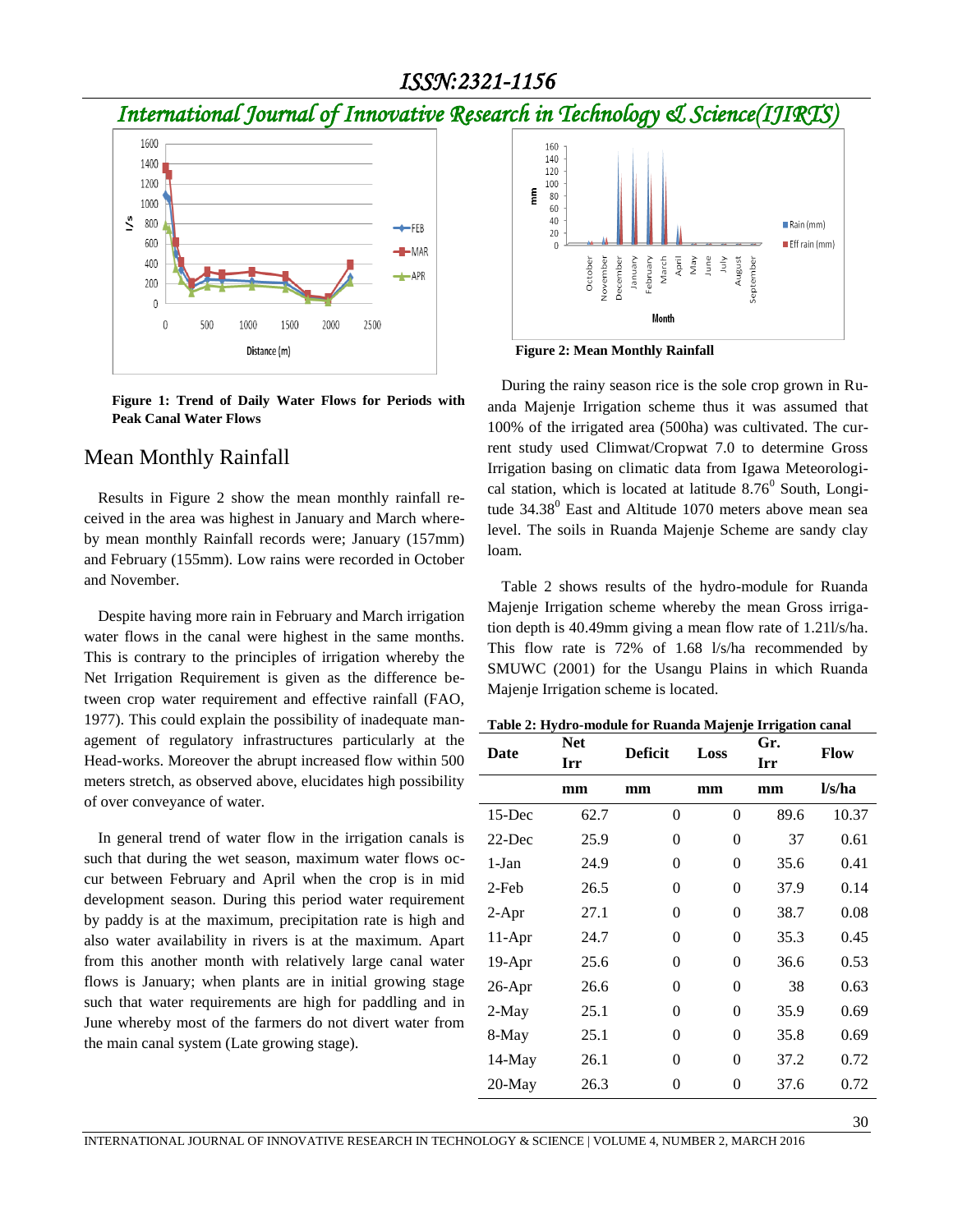|             |       |          |                |       |      | International Journal of Innovative Research in Technology & Science(IJIRTS) |
|-------------|-------|----------|----------------|-------|------|------------------------------------------------------------------------------|
| $26$ -May   | 26.3  | $\theta$ | $\overline{0}$ | 37.5  | 0.72 | Relationship between Canal Water F                                           |
| 1-Jun       | 26.3  | $\theta$ | $\sim 0$       | 37.6  | 0.72 | and Water Permit                                                             |
| $7-Jun$     | 25.9  | $\Omega$ | $\Omega$       | 37.1  | 0.71 |                                                                              |
| $12$ -Jun   |       |          |                |       |      | Results in Figure 4 show that mean water flows are h                         |
| <b>MEAN</b> | 28.34 | ۰        | $\blacksquare$ | 40.49 | 1.21 | than the water permit the irrigation system. The highes                      |

## Relationship between Canal Water Flow and Water Requirement

The hydro module for Ruanda Majenje irrigation scheme was evaluated. Results in Figure 3 show a mean water flow of 1.15l/s/ha is required for the scheme and a mean water flow of 0.62 l/s/ha is conveyed in the main canal of the irrigation system.

The mean ratio of water flow in the irrigation canal to that required by the scheme was highest in March and February. The mean water flows were 0.74 l/s/ha and 0.94l/s/ha in February and March respectively; these water flows were higher than the irrigation water requirement for the irrigation system that was 0.14l/s/ha and 0.08l/s/ha for February and March respectively.

During the study it was observed that low irrigation water requirement for Ruanda Majenje Irrigation scheme is due to, among other things, the presence of clay loam and sandy clay loam soils, which permit low to moderate seepage rates as water travels only a short distance and, the fact that command area is concentrated in one core area and thus water need to be only conveyed to a relatively short distance; about 2.23 kilometres along the main canal and about 0.5 km along the distributaries, to reach the farthest field.



**Figure 3: Relationship between mean daily irrigation water requirements and actual water flows in canals**

Relationship between Canal Water Flow

Results in Figure 4 show that mean water flows are higher than the water permit the irrigation system. The highest water flows was  $0.47 \text{ m}^3$ /s and mean flow was  $0.311 \text{ m}^3$ /s, while the water right for the scheme is  $0.18 \text{m}^3/\text{s}$ .

The water right intent is to control the amount of water used by water users and to halt or reduce over-abstraction and over conveyance of water. Water permit is offered by the River Basin Water Office whereby for the case of Ruanda Majenje irrigation scheme Rufiji River Basin Water Office is responsible for offering water permits. The water permit for irrigation use is based on flow rate and issued taking into consideration the long-term mean flows in River Ruanyo, which supplies water for the scheme. The water flows in the canal are much higher than the cultivated area implying that irrigators exceed limits set in the water rights. Furthermore not all the developed 500 ha's cultivated each year because of unreliable rainfall, hence river flows. Therefore this makes it easy to over irrigate as compared to the areas under cultivation with/without exceeding the limits set in the water rights.



**Figure 4: Relationship between mean daily irrigation water flows and water permit**

# Conclusion

An improved understanding of water flows in improved traditional irrigation systems, under varying hydrological conditions, is crucial to the design and implementation of